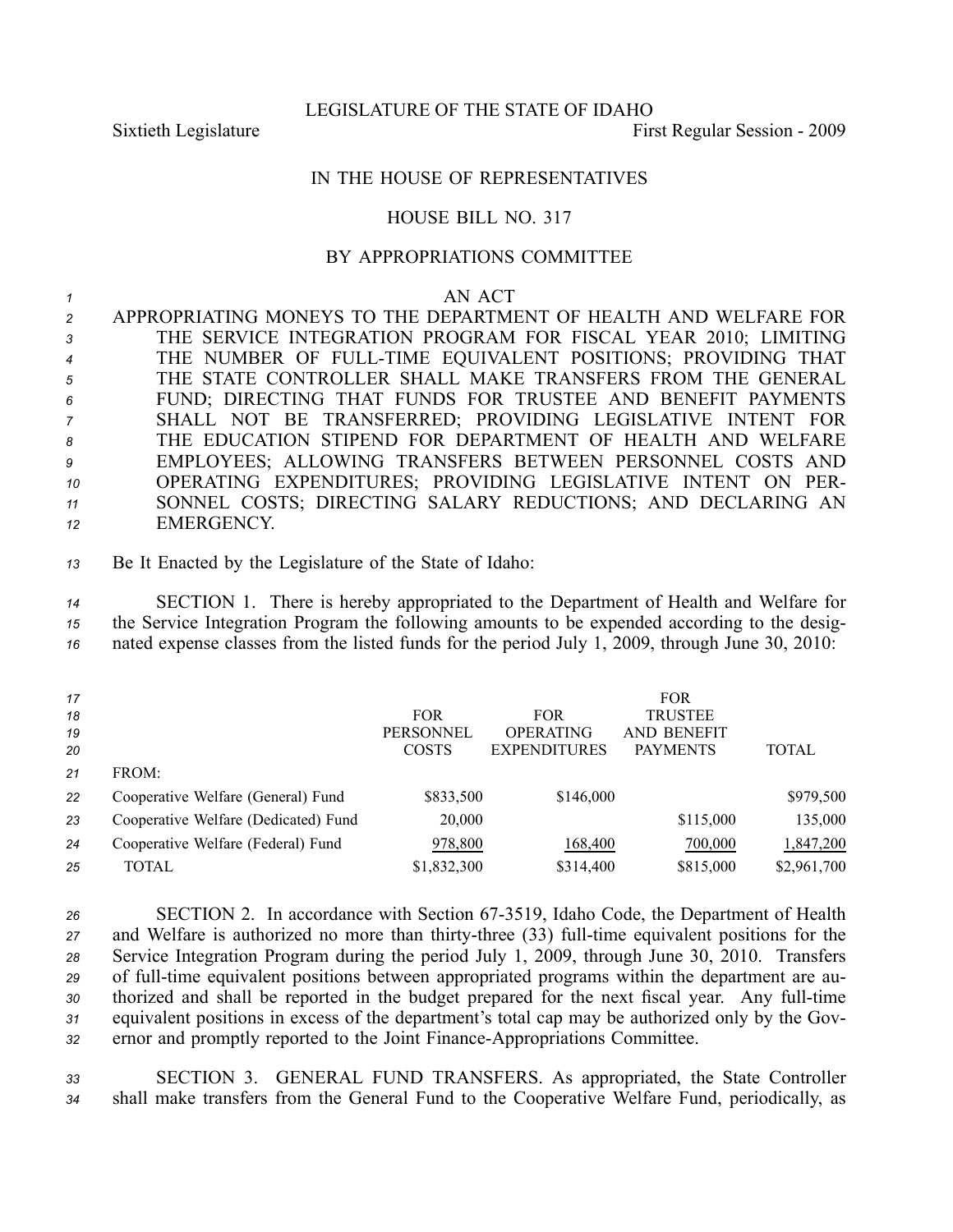*<sup>1</sup>* requested by the director of the Department of Health and Welfare and approved by the Board *<sup>2</sup>* of Examiners.

 SECTION 4. TRUSTEE AND BENEFIT PAYMENT TRANSFER. Notwithstanding the provisions of Section 673511, Idaho Code, funds budgeted in the trustee and benefit payments expenditure object code shall not be transferred to any other objects within the program budget during fiscal year 2010.

 SECTION 5. EDUCATION STIPEND FOR DEPARTMENT OF HEALTH AND WEL- FARE EMPLOYEES. Recognizing that employee development is an essential par<sup>t</sup> of <sup>a</sup> work- force but that budget shortfalls require <sup>a</sup> reprioritization of expenditures towards core functions first and development and training second. The Department of Health and Welfare is hereby directed not to pay any education stipend, regardless of funding source, for employees during the fiscal year 2010 due to budgetary shortfalls and <sup>a</sup> reprioritization towards core expenditures. *13*

 SECTION 6. TRANSFERS BETWEEN PERSONNEL COSTS AND OPERATING EX-15 PENDITURES. Notwithstanding the provisions of Section 67-3511, Idaho Code, that state "No appropriation made for expenses other than personnel costs shall be expended for personnel costs of the particular department, office or institution for which it is appropriated,...." For fiscal year 2010, the Department of Health and Welfare may transfer funds appropriated for operating expenditures to personnel costs with the consent of the State Board of Examiners that currently designates the responsibility to the Division of Financial Management.

 SECTION 7. LEGISLATIVE INTENT. It is the intent of the Legislature to retain to the extent possible, our capable, quality employees who suppor<sup>t</sup> the essential services and statuto- rily authorized programs that the citizens of Idaho expect. The Legislature finds these critical essential services to be those that maintain the health and safety of our citizens and the ed- ucation of our children. While extending flexibility to the Governor and agency directors to manage the state workforce to the best of their ability during these difficult times, it remains the responsibility of the Legislature to identify priorities for the state workforce. The Legislature finds that reductions in personnel funding shall first be managed through salary reductions that impact all personnel fairly; secondly, be mitigated by the use of existing salary savings; thirdly, by using savings created by keeping newly vacated positions unfilled; fourth, by the use of fur- loughs; and lastly, as <sup>a</sup> last resort, by reducing the workforce. It is the intent of the Legislature that these policies shall be adhered to by the executive, legislative, and judicial branches to the extent allowed by law.

 SECTION 8. SALARY REDUCTION. Inasmuch as salary reductions will save jobs; and inasmuch as <sup>a</sup> five percen<sup>t</sup> (5%) reduction in personnel funding may create <sup>a</sup> reduction in force; and inasmuch as the state as <sup>a</sup> single employer of multiple departments and agencies is required by law to direct across the board salary adjustments; agencies and institutions shall reduce all salaries of classified and nonclassified employees, regardless of fund source, by three percen<sup>t</sup> (3%) for fiscal year 2010, beginning on June 14, 2009, through June 12, 2010. Agencies shall use personnel cost savings, furloughs, and <sup>a</sup> reduction in force to manage the remaining two percen<sup>t</sup> (2%) in funding reductions. The Division of Human Resources shall adjust all pay schedules for the classified personnel system downward to the extent that all beginning mini